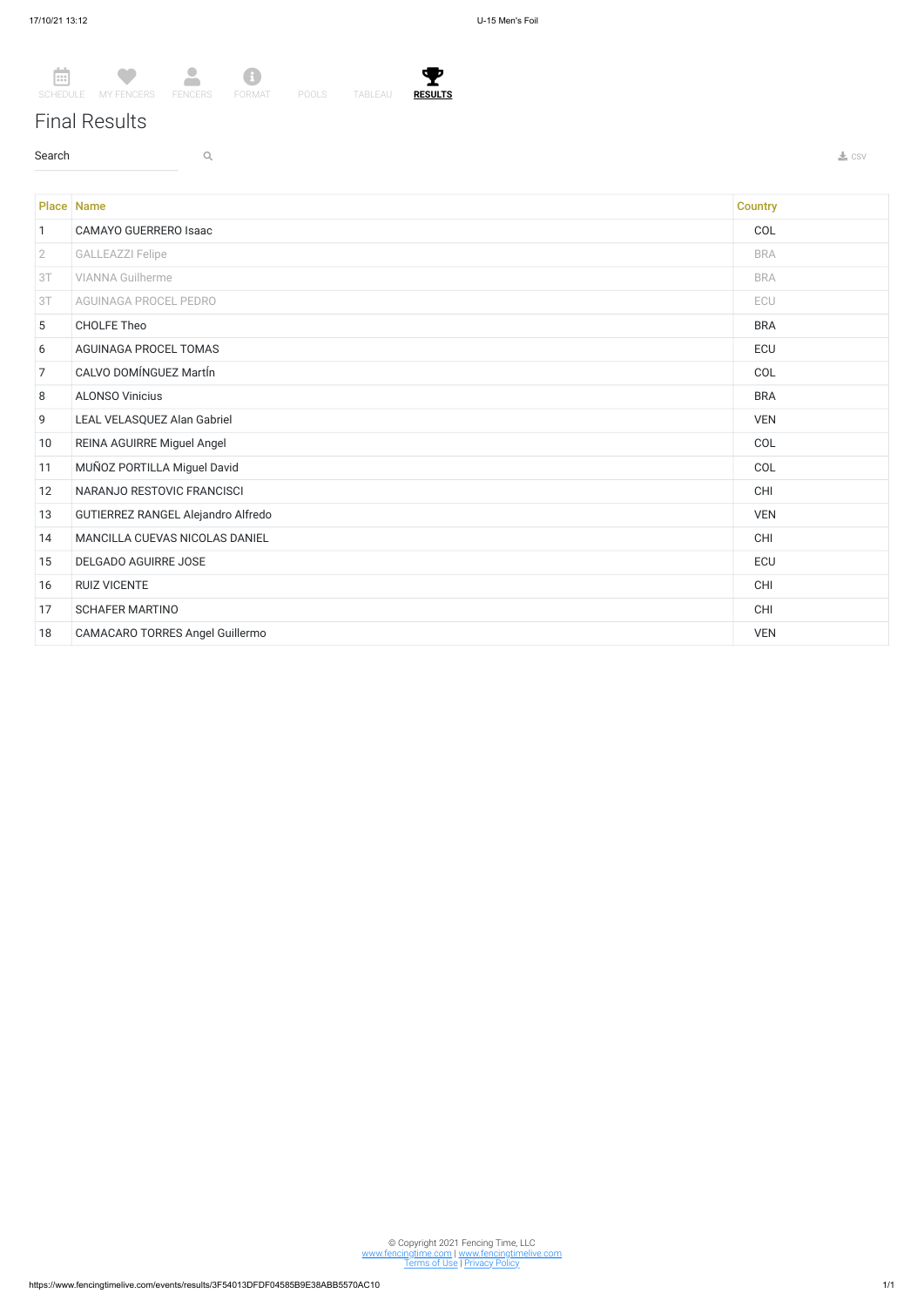Ÿ. **RESULTADOS**

Resultados finales

**Buscar Q Q** 



Lugar Nombre País (1999), a comparador de la constructión de la comparador de la comparador de la provincia de 1 MION Lorenzo SOSTÉN 2 BOLAÑOS CAMACHO Alejandro COLUMNA 3T CAMAYO GUERRERO Isaac COLUMNA 3T VILLA CASTILLO Gabriel Felipe COLUMNA 5 TOMINO Rafael SOSTÉN 6 ANTONIELLI JULIO Snayker VEN The RAMIREZ FLORES VICTOR SALOMON And the state of the state of the state of the PORT of the PORT of the PORT of the PORT of the PORT of the PORT of the PORT of the PORT of the PORT of the PORT of the PORT of the PORT of t 8 AGUINAGA PROCEL PEDRO ECU 9 MURA Andre SOSTÈN SOSTÈN ESSENTIALE EN L'ANNE EN L'ANNE EN L'ANNE EN L'ANNE EN L'ANNE EN L'ANNE EN L'ANNE EN 10 MARTINEZ BRAVO Erick Daniel VEN 11 PETIT CARRASCO Carlos Alberto VEN 12 GARCIA Álvaro BOL Estados e a constante a constante a constante a constante a BOL Estados e a BOL Estados e 13 NARANJO FRANCISCO CHI 14 MACHADO Murilo SOSTÉN 15 REINA AGUIRRE Miguel Angel COLUMNA dieciséis FAUNDES NICOLÁS CHI 17 DELGADO AGUIRRE JOSÉ ECU 18 CHAVEZ ALONSO CHI 19 RODRÍGUEZ MAXIMILIANO CHI

© Copyright 2021 Fencing Time, LLC www.fencingtime.com | www.fencingtimelive.com Condiciones de uso | Política de privacidad